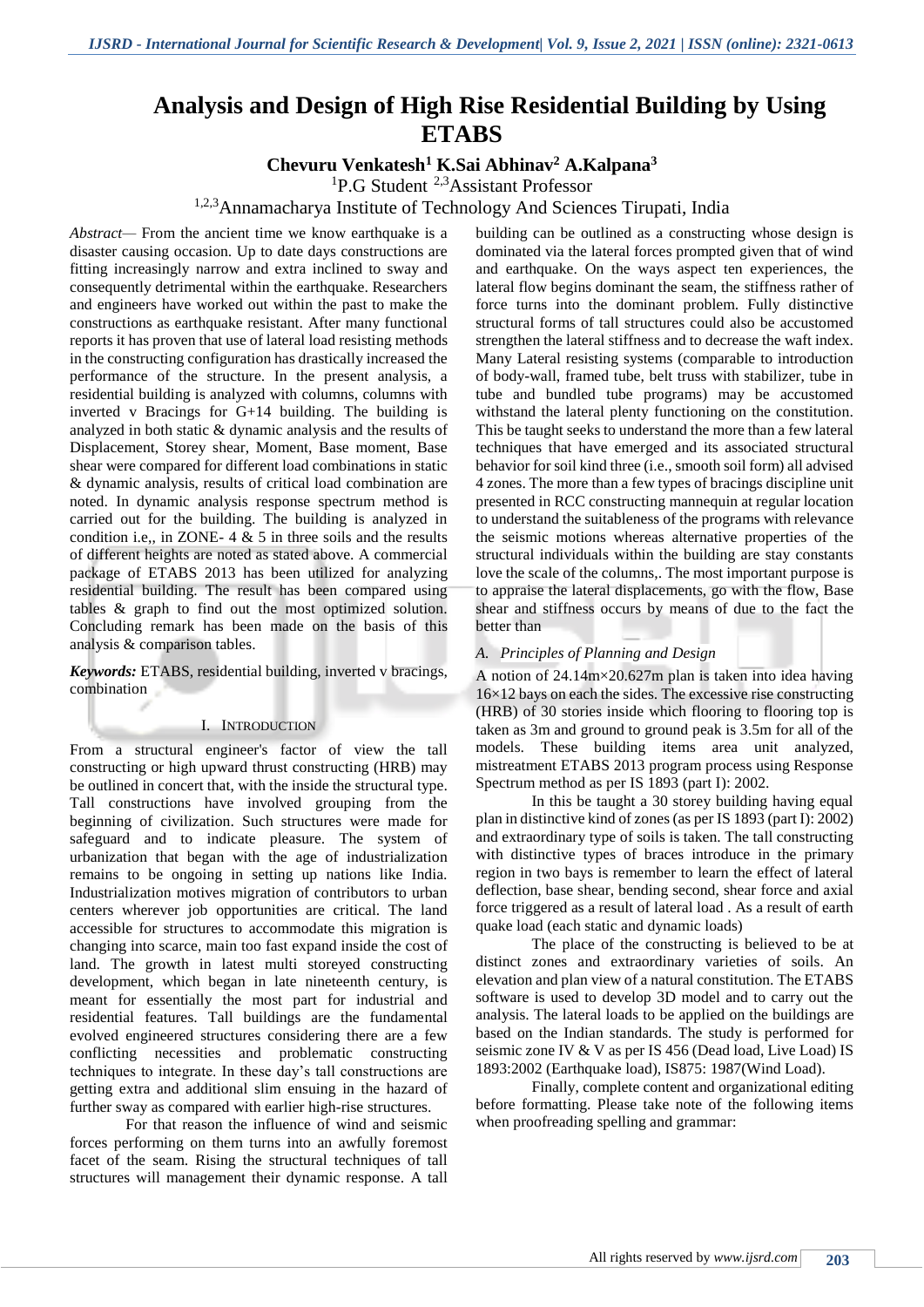# *B. Modeling in ETABS*

This research and investigation has opened a vast scenario for future studies. The proposed formulae can be used in future research and applied to models for further study. In this subject, extensive explorations can be conducted with a wide range of variables and characteristics. Further studies may be carried out by adding the following variations to the research prototypes;

- Varied stiffness on varied building levels.
- Introduction of a soft storey in model.
- Different loadings on different levels of buildings.
- Placement on 1/4th, 3/4th, 4/5th, 3/5th etc. building height. These can be placed individually or in combination;
- Providing outriggers in one direction and maintaining the stability by RCC core in the other direction.
- Open ETABS program.
- Check the units of the model in the drop-down box in the lower right-hand corner of the ETABS window click the drop-down box to set units to KN-m.<br> $\frac{\text{Kip-in}}{\text{Kip}-\text{in}}$



*1) Click the File menu > New model command*



The next form of Building Plan Grid System and Story Data Definition will be displayed after you select NO button



This will Display the Concrete Frame Design Preference form as shown in the figure.



# *2) Click the Define menu > Material Properties*

| <b>R</b> Material Properties                                                                                       | <b>Define Materials</b>            |                                                                                       |
|--------------------------------------------------------------------------------------------------------------------|------------------------------------|---------------------------------------------------------------------------------------|
| V <sub>I</sub> Frame Sections<br>Wall/Slab/Deck Sections<br>NE Link Properties<br>Frame Nonlinear Hinge Properties | Materials<br><b>OTHER</b><br>STEEL | -Click In<br>Add New Material<br>Modily/Show Material<br>Debte Married<br>œ<br>Cancel |

Add New Material or Modify/Show Material used to define material properties

|                            |            | Display Eolor                               |                 |
|----------------------------|------------|---------------------------------------------|-----------------|
| <b>Material Name</b>       | N30        | Eolor                                       |                 |
| Type of Malmial            |            | Tipe of Dation                              |                 |
| F Indone C Determine       |            | Design                                      | <b>Conner</b> + |
| Analysis Property Data     |            | Design Property Data (AC) 318-98-18 C 2009) |                 |
| Mann per unit Volume       | 2,4807.    | Specified Conc Comp Strength, Pc 500000     |                 |
| Weight per unit Volume     | 73,5616    | Bending Reinf, Yield Street, for            | 415000          |
| Modulus of Elections       | 24921120.4 | Shear Reinf, Yarki Sherri, for              | 415000          |
| Potent's Rate              | lаэ        | Lichmight Concrete                          |                 |
| Coat of Thereal Expansion. | 3 5000 00  | Shea Sterath Reduc Factor                   |                 |
| <b>Shew Modulue</b>        | 10342136.8 |                                             |                 |

Define section columns and beams using Define > Frame section



### Define wall/slab



To define a slab as membrane element and one way slab define using special one way load distribution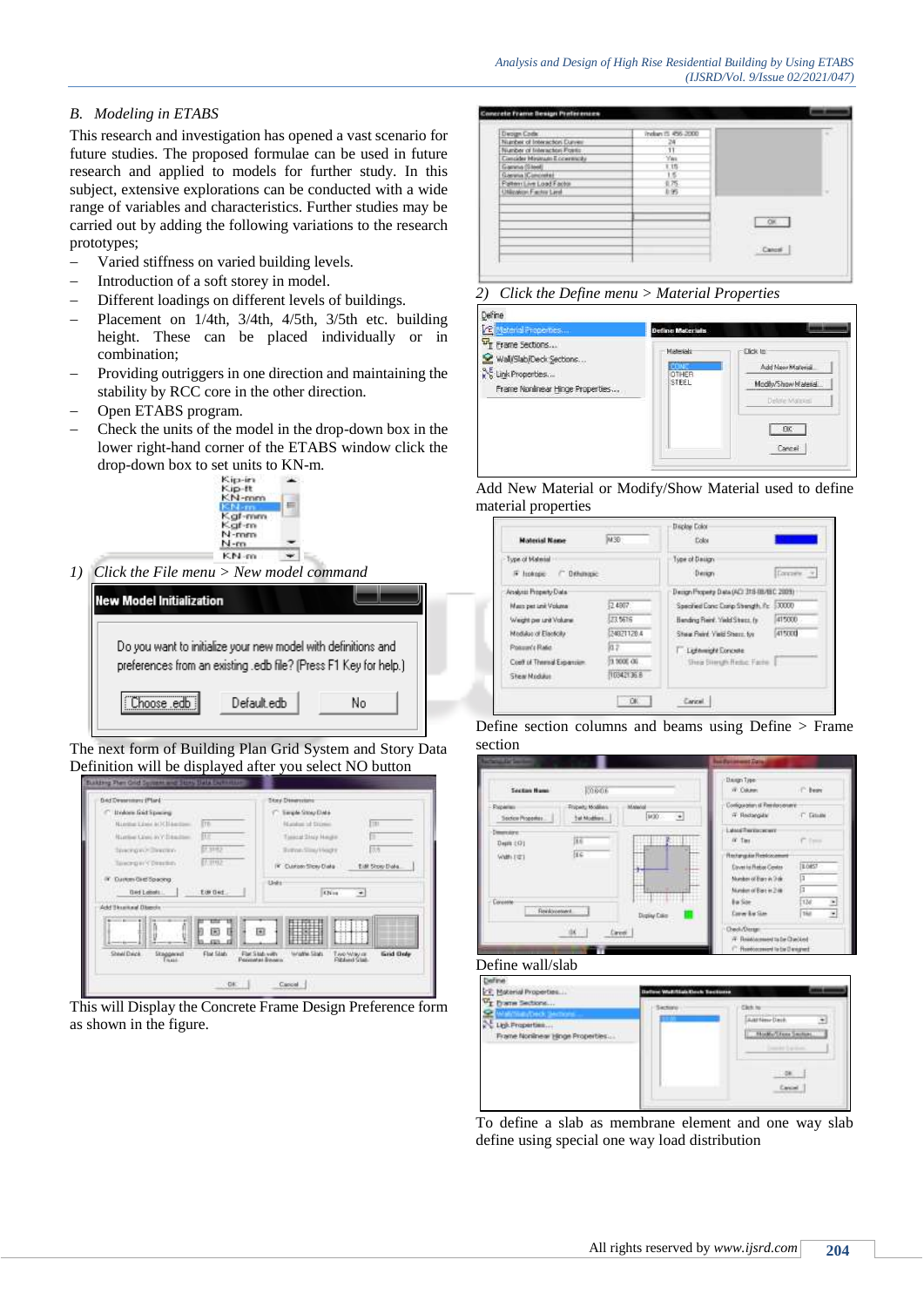

Generate the model Draw beam using Create Line Command and draw column using Create Column command



Above creating option used to generate the model as shown in below figures



Fig. 2.1: Model showing plan 3d view of high rise building without bracings in linear analysis



Fig. 2.2: Model showing plan 3d view of high rise building with bracings in linear analysis

Define various loads (Dead load, live load, wind load, Earthquake load)



## *C. Dead Loads*

Dead loads are permanent or stationary loads which are transferred to the structure throughout their life span. Dead loads mainly due to self-weight of structural members, permanent partitions, fixed equipment's and fittings. These loads shall be calculated by estimating the quality of each material and then multiplying it with the unit weight. The unit weight of various material used in building construction are given in the code IS: 875(PART-1)-1987.The unit weight of commonly used building material are given below

### *D. Live Loads*

These are the loads that changes with respect to the time. Live loads or imposed loads include loads due to the people occupying the floor, weight of the movable partitions, weight furniture and materials. The live loads to be taken in design of building have been given in IS: 875(Part-2)-1987.Some of the common live loads used in the design of building are given in table

#### *E. Lateral loads*

| No of stories  | without bracings | with bracing |
|----------------|------------------|--------------|
| 15             | 26.9             | 11.7         |
| 14             | 25.6             | 10.7         |
| 13             | 23.9             | 9.7          |
| 12             | 21.7             | 8.7          |
| 11             | 19.3             | 7.6          |
| 10             | 17.1             | 6.6          |
| 9              | 15.3             | 5.6          |
| 8              | 13.4             | 4.6          |
| 7              | 11.5             | 3.7          |
| 6              | 9.6              | 2.8          |
| 5              | 7.7              | 2.1          |
| $\overline{4}$ | 5.9              | 1.4          |
| 3              | 4.1              | 0.8          |
| $\overline{c}$ | 2.4              | 0.4          |
|                | 0.8              | 0.1          |

Earthquake and its prevalence and measurements, its vibration affect and structural response are incessantly studied for several years in earthquake historical past and utterly documented in literature. Considering then the structural engineers have tried hard to appear at the approach, with an intention to counter the developed dynamic impact of seismically triggered forces in structures, for arising with of earthquake resistant constructions in the course of a refined and simple method. Linear static evaluation or identical static evaluation will solely be used for normal buildings with limited peak. Linear dynamic analysis is also carried out in 2 methods that either by way of mode superposition technique or response spectrum procedure and elastic time history technique. This evaluation can turn out the impact of the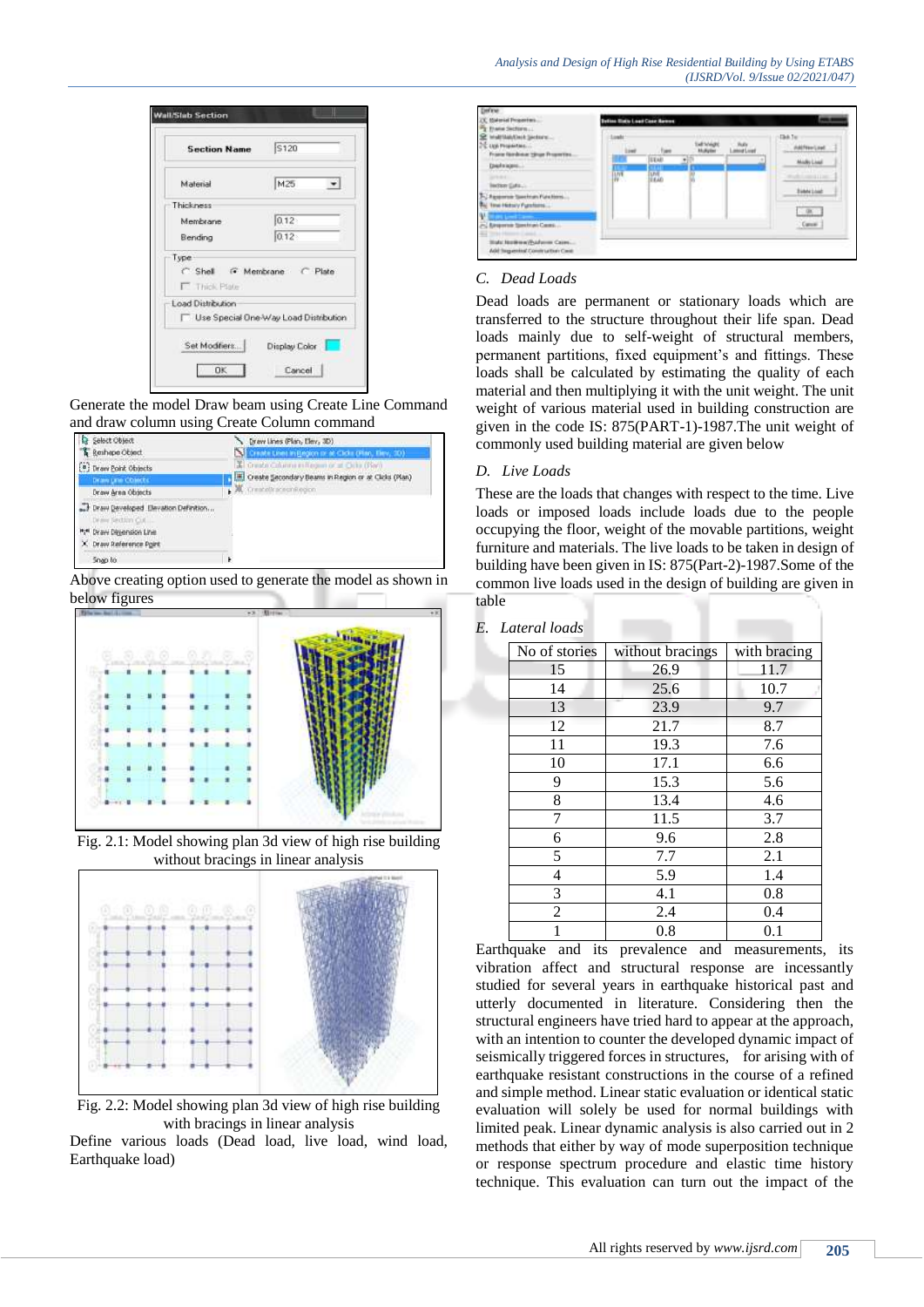higher modes of vibration and in addition the precise distribution of forces inside the elastic factor an improved way. They represent an improvement over linear static evaluation. Important choices of seismic process of research supported Indian natural 1893 (phase I): 2002 subject unit delineated as follows as Response spectrometry. This paper offers a comprehensive comparative study of the Dynamic hundreds and their results on tall buildings mistreatment Response spectrum method. The Structural responses on diverse parameters like building flow, Structural lateral displacements, Base shear, Stiffness for typical constructing and thoroughly exclusive Load resisting methods area unit analyzed

### *F. Wind Loads*

Wind is perceptible common movement of air; its glide can also be suave like a zephyr or will also be haphazard and tempestuous. Structural engineering translates wind as a typical phenomenon that puts forward an obvious drive on constructions. Air glide is three-dimensional; it has one vertical and two horizontal accessories. In multi-storey building design, vertical air glide is of less value than horizontal air flow. The vertical air pressure is counteracted by the load of a constructing and hence just isn't a peril. As a result, the phrases wind action, wind force, wind load, wind velocity, wind velocity and wind stress all correspond to the horizontal element of air float

|                | II.<br><b>RESULTS</b> |              |
|----------------|-----------------------|--------------|
| No of stories  | without bracings      | with bracing |
| 15             | 20.1                  | 10           |
| 14             | 19.1                  | 9.2          |
| 13             | 17.8                  | 8.3          |
| 12             | 16.2                  | 7.4          |
| 11             | 14.5                  | 6.5          |
| 10             | 12.8                  | 5.6          |
| 9              | 11.4                  | 4.8          |
| 8              | 10                    | 3.9          |
| 7              | 8.6                   | 3.1          |
| 6              | 7.2                   | 2.4          |
| 5              | 5.8                   | 1.7          |
| 4              | 4.4                   | 1.2          |
| 3              | 3                     | 0.7          |
| $\mathfrak{D}$ | 1.8                   | 0.3          |
|                | 0.6                   | 0.1          |
| Base           | 0                     |              |

Table 3.1: Comparative values of displacement in linear static analysis along zone-4, soil-1 with bracings & without bracings.



Fig. 3.1: Variation of displacement with bracings & without bracings in linear static analysis along Zone 4 soil-1

| ־ס<br>No of stories | without bracings | ื⊂<br>with bracing |
|---------------------|------------------|--------------------|
| 15                  | 26.9             | 11.7               |
| 14                  | 25.6             | 10.7               |
| 13                  | 23.9             | 9.7                |
| 12                  | 21.7             | 8.7                |
| 11                  | 19.3             | 7.6                |
| 10                  | 17.1             | 6.6                |
| 9                   | 15.3             | 5.6                |
| 8                   | 13.4             | 4.6                |
| $\overline{7}$      | 11.5             | 3.7                |
| 6                   | 9.6              | 2.8                |
| 5                   | 7.7              | 2.1                |
| 4                   | 5.9              | 1.4                |
| 3                   | 4.1              | 0.8                |
| $\overline{2}$      | 2.4              | 0.4                |
|                     | 0.8              | 0.1                |

Table 3.2: Comparative values of displacement in linear static analysis along zone-4, soil-2 with bracings & without bracings



Fig. 3.2: Variation of displacement with bracings & without bracings in linear static analysis along Zone 4 soil-2.

| No of stories | without bracings | with bracing |
|---------------|------------------|--------------|
| 15            | 0.9              | 0.5          |
| 14            | 0.8              | 0.5          |
| 13            | 0.7              | 0.4          |
| 12            | 0.7              | 0.4          |
| 11            | 0.6              | 0.3          |
| 10            | 0.5              | 0.3          |
| 9             | 0.4              | 0.2          |
| 8             | 0.3              | 0.2          |
| 7             | 0.2              | 0.1          |
| 6             | 0.2              | 0.1          |
| 5             | 0.1              | 0.1          |
| 4             | 0.1              | 0.03972      |
| 3             | 0.04454          | 0.02325      |
| 2             | 0.01956          | 0.01259      |
|               | 0.004903         | 0.007983     |

Table 3.3: Comparative values of displacement force in Linear static analysis along zone-4, soil-3 with bracings  $\&$ without bracings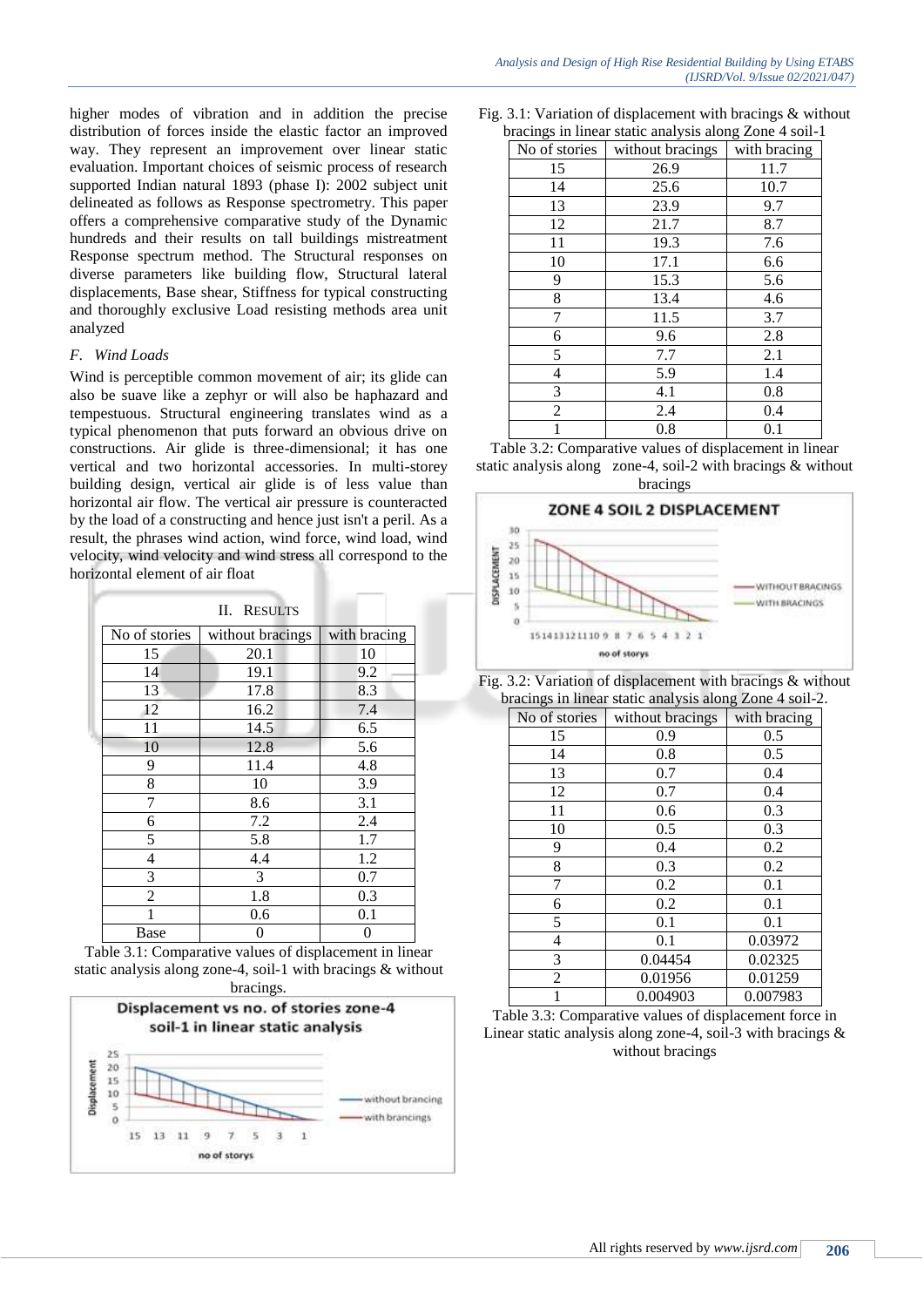

Fig. 3.3: Variation of displacement with bracings & without bracings in linear static analysis along Zone 4 soil-3.



Fig. 3.4: Variation of moment with bracings & without bracings in linear static analysis along Zone 4 soil-4

| No of stories  | with out bracings | with bracing |
|----------------|-------------------|--------------|
| 15             |                   | 0            |
| 14             | $-9.6867$         | $-1.9812$    |
| 13             | $-4.6195$         | $-0.4492$    |
| 12             | $-5.2753$         | $-0.1853$    |
| 11             | $-4.9834$         | $-0.7851$    |
| 10             | $-4.8566$         | $-0.9563$    |
| 9              | $-8.4895$         | $-2.4698$    |
| 8              | $-6.2533$         | $-3.0398$    |
| 7              | $-6.2962$         | $-3.6656$    |
| 6              | $-5.9413$         | $-4.2256$    |
| 5              | $-5.6314$         | $-4.7436$    |
| 4              | $-5.285$          | $-5.2256$    |
| 3              | $-4.9076$         | $-5.5896$    |
| $\overline{c}$ | $-4.4901$         | $-6.451$     |
|                | $-4.0027$         | $-3.519$     |
| base           | $-3.4739$         | 0.7189       |

Table 3.4 Comparative values of moment in Linear static analysis along zone-4, soil-2 with bracings & without hracings

| $0100 \text{ m/s}$ |                  |              |  |
|--------------------|------------------|--------------|--|
| No of stories      | without bracings | with bracing |  |
| 15                 | $-11.13$         | $-2.69$      |  |
| 14                 | $-5.1$           | $-0.34$      |  |
| 13                 | $-6.07$          |              |  |
| 12                 | $-5.7$           | $-1.29$      |  |
| 11                 | $-5.5$           | $-2.86$      |  |
| 10                 | $-5.41$          | $-4.49$      |  |
| 9                  | $-5.23$          | $-6.19$      |  |
| 8                  | $-5.04$          | $-7.94$      |  |
|                    | $-4.85$          | $-9.73$      |  |
| 6                  | $-4.63$          | $-11.55$     |  |
| 5                  | $-4.41$          | $-13.39$     |  |

|      | $-4.16$ | $-15.24$ |
|------|---------|----------|
|      | $-3.89$ | $-16.88$ |
|      | $-3.56$ | $-20.18$ |
|      | $-3.3$  | $-13.24$ |
| base |         |          |

Table 3.5: Comparative values of moment in linear static analysis along zone-4, soil-3 with bracings & without bracings





#### III. CONCLUSIONS

From the above research the following conclusions were made

The Behavior of high rise structure for both the scheme is studied in present project. The graph clearly shows the story moment and displacement. It is also observed that the results are more conservative in Static analysis.

- 1) Displacement is compared for all the 12 models in zone IV and zone V in static analysis and it is observed that displacement increases with increase in height, it is noted that a displacement of 40% is reduced when lateral load is resisting systems are provided on each elevation.
- 2) Moment is also compared for all the 12 models in zone IV and zone V in static analysis and it is observed that shear value increase from top to bottom ,and I it is noted that maximum shear value is occuris at the bottom of the story
- 3) Moment is also compared for all the 12 models in zone IV and zone V in dynamic analysis and it is observed that shear value increase from top to bottom ,and I it is noted that maximum shear value is occurs at the bottom of the story
- 4) By providing that load resisting system stiffness of the structure is also improved

#### **REFERENCES**

- [1] S.M.Wilkinson, R.A.Hiley "A Non-Linear Response History Model For The Seismic Analysis Of High-Rise Framed Buildings" september 2005,Computers and Structures.
- [2] Kapur and Ashok K. Jain (1983)"Seismic response of shear wall frame versus braced concrete frames" University of Roorkee, Roorkee 247 672.April 1983 IS: 1893(Part I): 2002 Indian Standard Criteria for